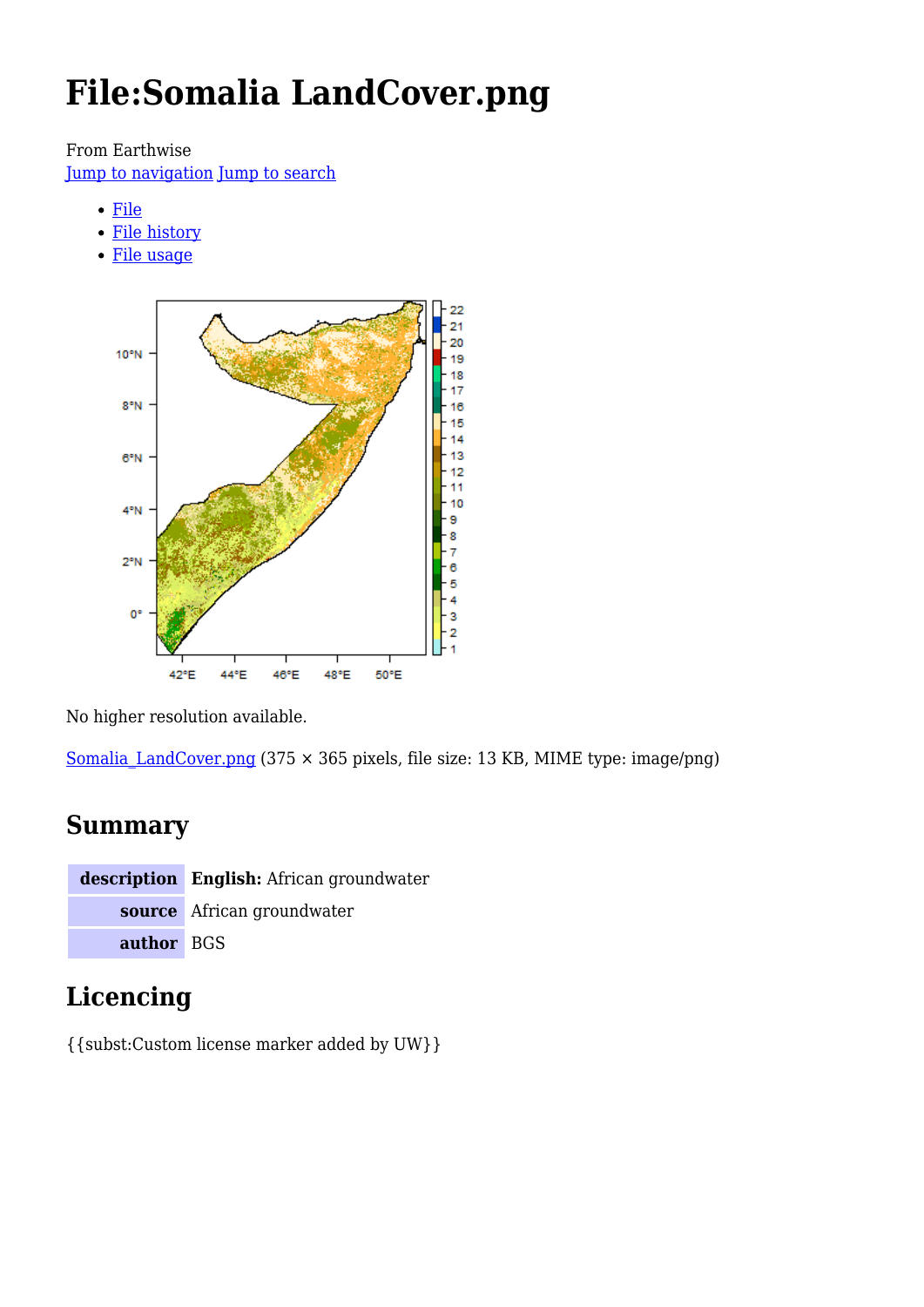Download of 1000 x 1000 pixel images is free for all non-commercial use - all we ask in return is for you to acknowledge BGS when using our images. Click our Terms and Conditions link below for information on acknowledgement text, and to find out about using our images commercially.

#### **Copyright**

The images featured on this site unless otherwise indicated are copyright material of the UK Research and Innovation (UKRI), of which the British Geological Survey is a component body. The British Geological Survey encourages the use of its material in promoting geological and environmental sciences. The images may be reproduced free of charge for any non-commercial use in any format or medium provided they are reproduced accurately and not used in a misleading or derogatory context. Where any images on this site are being republished or copied to others, the source of the material must be identified and the copyright status acknowledged. The permission to reproduce UKRI protected material does not extend to any images on this site which are identified as being the copyright of a third party. Authorisation to reproduce such material must be obtained from the copyright holders concerned.

#### **Non-commercial Use**

Use of the images downloaded from this site and reproduced digitally or otherwise may only be used for non-commercial purposes, which are:-

- Private study or research for a non-commercial purpose
- Education for teaching, preparation and examination purposes

When using the images please credit 'British Geological Survey' and include the catalogue reference ('P Number') of the item to allow others to access the original image or document. Noncommercial users of the images from this site are restricted to downloading no more than 30 images, without seeking further permission from [enquiries@bgs.ac.uk](mailto:enquiries@bgs.ac.uk)

#### **Commercial Use**

For commercial use of these images for which higher resolution images are available, individual permissions and/or licences arrangements should be agreed by contacting [enquiries@bgs.ac.uk](mailto:enquiries@bgs.ac.uk) Commercial use will include publications in books (including educational books), newspapers, journals, magazines, CDs and DVDs, etc, where a cover charge is applied; broadcasts on TV, film and theatre; and display in trade fairs, galleries, etc. If you are in doubt as to whether your intended use is commercial, please contact [enquiries@bgs.ac.uk](mailto:enquiries@bgs.ac.uk)

#### **Warranty**

Use of the images downloaded from this site is at the users own risk. UKRI gives no warranty as to the quality of the images or the medium on which they are provided or their suitability for any use. **Ordnance Survey topography**

Maps and diagrams in Earthwise use topography based on Ordnance Survey mapping. The National Grid and other Ordnance Survey data ©Crown Copyright and database rights 2015. Ordnance Survey Licence No. 100021290 EUL.

# **File history**

Click on a date/time to view the file as it appeared at that time.



You cannot overwrite this file.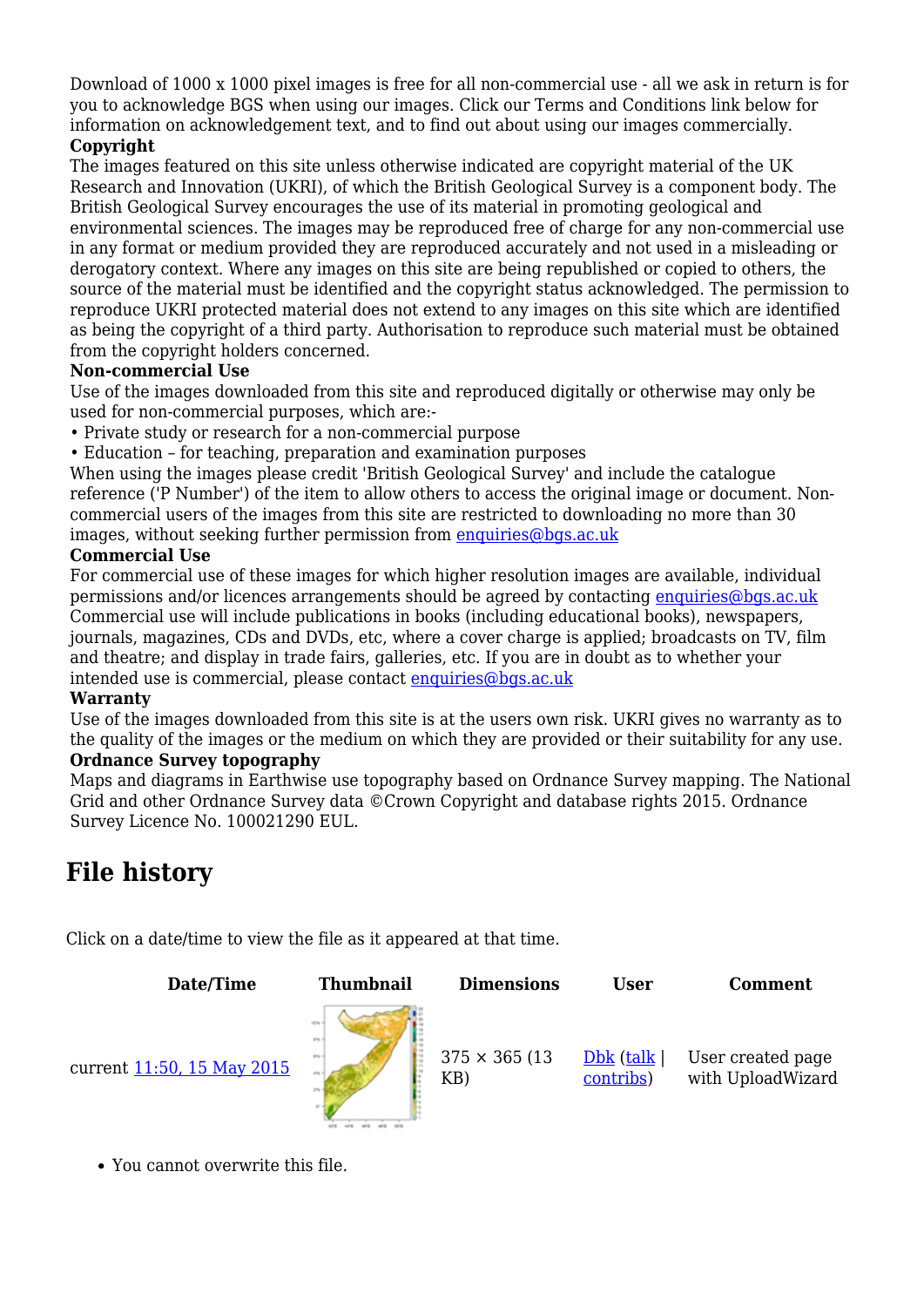# **File usage**

The following page links to this file:

• [Hydrogeology of Somalia](http://earthwise.bgs.ac.uk/index.php/Hydrogeology_of_Somalia)

Retrieved from

'[http://earthwise.bgs.ac.uk/index.php?title=File:Somalia\\_LandCover.png&oldid=11341](http://earthwise.bgs.ac.uk/index.php?title=File:Somalia_LandCover.png&oldid=11341)' [Categories:](http://earthwise.bgs.ac.uk/index.php/Special:Categories)

- [License tags](http://earthwise.bgs.ac.uk/index.php/Category:License_tags)
- [Uploaded with UploadWizard](http://earthwise.bgs.ac.uk/index.php/Category:Uploaded_with_UploadWizard)

# **Navigation menu**

### **Personal tools**

- Not logged in
- [Talk](http://earthwise.bgs.ac.uk/index.php/Special:MyTalk)
- [Contributions](http://earthwise.bgs.ac.uk/index.php/Special:MyContributions)
- [Log in](http://earthwise.bgs.ac.uk/index.php?title=Special:UserLogin&returnto=File%3ASomalia+LandCover.png&returntoquery=action%3Dmpdf)
- [Request account](http://earthwise.bgs.ac.uk/index.php/Special:RequestAccount)

### **Namespaces**

- [File](http://earthwise.bgs.ac.uk/index.php/File:Somalia_LandCover.png)
- [Discussion](http://earthwise.bgs.ac.uk/index.php?title=File_talk:Somalia_LandCover.png&action=edit&redlink=1)

#### $\overline{\phantom{a}}$

## **Variants**

#### **Views**

- [Read](http://earthwise.bgs.ac.uk/index.php/File:Somalia_LandCover.png)
- [Edit](http://earthwise.bgs.ac.uk/index.php?title=File:Somalia_LandCover.png&action=edit)
- [View history](http://earthwise.bgs.ac.uk/index.php?title=File:Somalia_LandCover.png&action=history)
- [PDF Export](http://earthwise.bgs.ac.uk/index.php?title=File:Somalia_LandCover.png&action=mpdf)

 $\overline{\phantom{a}}$ 

### **More**

### **Search**

Search  $\parallel$  Go